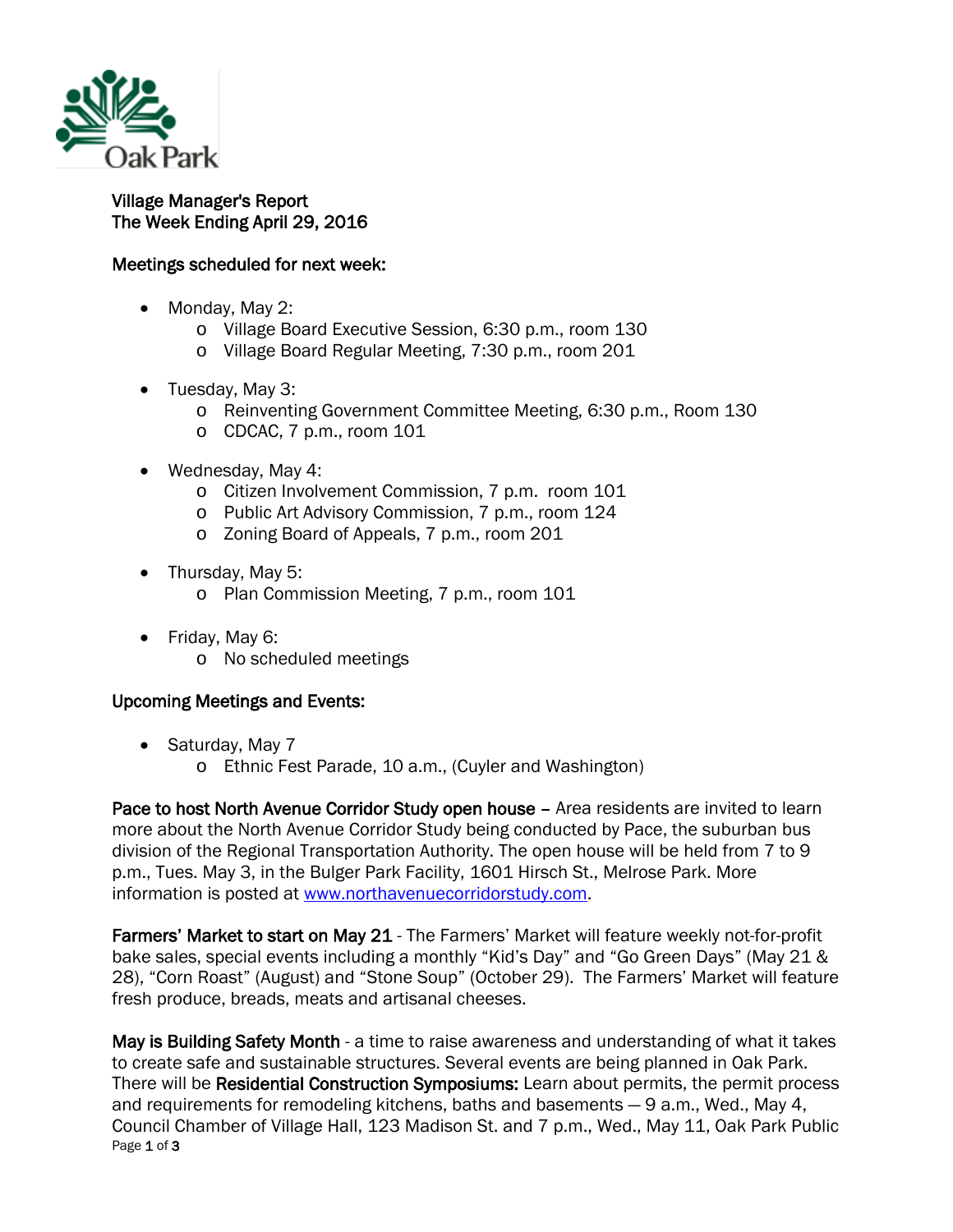Library, 834 Lake St. Next, there will be an open house to tour the new Development Customer Services Department, which oversees building permits, inspections and code enforcement — 5 to 7 p.m., Mon., May 16, Village Hall, 123 Madison St. Light refreshments will be served. Last, there will be a Lunch & Learn Presentation by Masonry Council's Kevin Cavanaugh on Aminoplast Masonry Foam, Insulation & Next Gen CMU Facts — 11:30 a.m. to 1 p.m., room 101, Village Hall, 123 Madison St. Free lunch for those who RSVP to [scutaia@oak-park.us.](mailto:scutaia@oak-park.us)

VillageView update – The Development Customer Services Department is poised to launch VillageView, the new software solution for licensing, permitting and inspections set to go live on May 9. The current software system is scheduled to be turned off on April 29 to migrate existing data to the new system. Information will be input by hand during the week between the two systems. While this time likely will be difficult, the bright side is that staff will have an opportunity to practice how they might have to deal with an unexpected issue such as a power failure. In the meantime, staff will participate in two weeks of intensive training beginning Aril 25 in preparation for the launch. Once up and running, VillageView will improve the permit processing functions by allowing multiple departments to communicate more efficiently and effectively. In addition, customers will be able to obtain real-time information about their permit applications, inspections, license applications and property complaints.

3 Hour Parking Limits - The Parking and Mobility Services Department have begun the process in designating lots 3, 10, and 118 in the Downtown Oak Park Business District, as 3 hour parking lots. Signage is scheduled to be complete on Friday, April 29. Starting next week, a public education process will start with the local businesses and patrons of those parking lots. 15-minute meters are also being installed on the north side of Lake Street east of Marion Street; and on both the east and west sides of Marion Street south of Lake Street.

Harrison Street Lighting Improvements – Work on the Harrison Street Lighting Improvement project, from Ridgeland to Austin, continued this week, with removal and foundation pours continuing for proposed pole locations.

Nicor Gas Main Replacement – Restoration for Nicor work continues at various locations in the northern portion of the Village.

Alley and Sidewalk Improvements – Work continues on the Alley program with sewer installed on nine total alleys, and concrete pavement has been completed on four alleys, with most of the work in the southern portion of the Village so far. 14 residents within the alley project limits have decided to opt into the private apron replacement program – this program replaces resident's private aprons at the contract unit price. Staff from the Engineering Division drove the 2017 alley-list this week, to refine the selection for next year. Sidewalk improvements continued this week; all sidewalks north of Lake Street between Ridgeland and Marion have been completed. It is anticipated that the program will be completed in three weeks. Engineering staff met with staff this week to discuss the Historical Sandstone Sidewalk Program which will be implemented later this summer.

South Blvd Streetscape – Sewer construction began this week, and water main installation is anticipated to begin next week. Staff from the Engineering Division is checking in with the adjacent businesses to ensure their needs are coordinated during the work. Today and